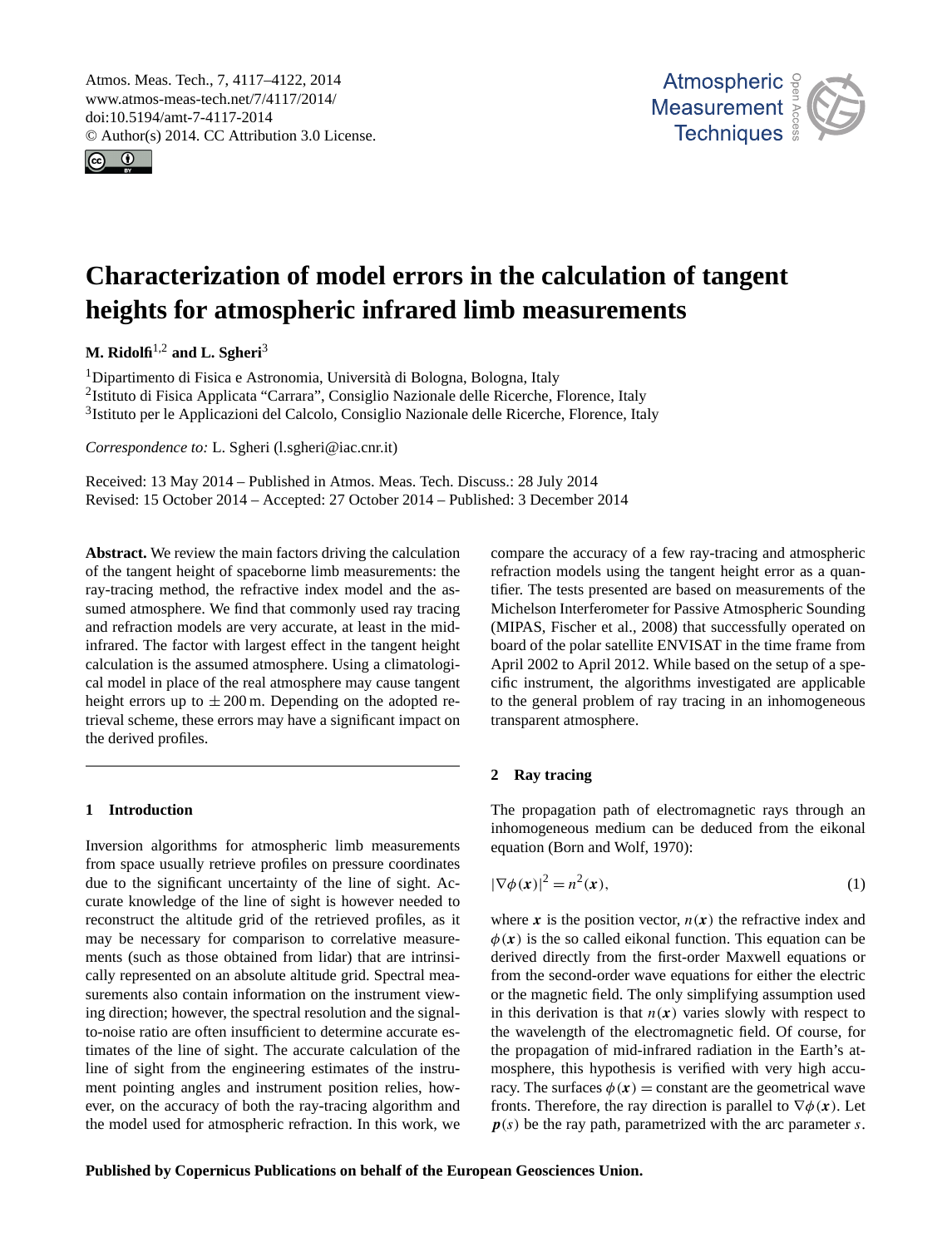We can write

$$
\frac{d\mathbf{p}(s)}{ds} = \frac{\nabla \phi(\mathbf{p}(s))}{|\nabla \phi(\mathbf{p}(s))|}.
$$
 (2)

<span id="page-1-0"></span>After some algebraic manipulation, using Eq. [\(1\)](#page-0-1) we get the differential form of the light rays equation [\(Born and](#page-4-1) [Wolf,](#page-4-1) [1970\)](#page-4-1):

$$
\frac{d}{ds}\left(n(\boldsymbol{p}(s))\frac{d\boldsymbol{p}(s)}{ds}\right) = \nabla n(\boldsymbol{p}(s)).\tag{3}
$$

This is a vectorial second-order differential equation that permits one to derive the full ray path across an inhomogeneous medium, if  $n(x)$  and the boundary conditions are known. From this equation, several ray-tracing methods can be derived with different tradeoffs between accuracy and computational speed. In this work we consider the following three ray-tracing methods:

- **–** direct numerical solution of Eq. [\(3\)](#page-1-0),
- **–** tangential displacement method [\(Hase and Höpfner,](#page-4-2) [1999\)](#page-4-2),
- **–** iterative Snell's law [\(Thayer,](#page-5-0) [1967;](#page-5-0) [Hobiger et al.,](#page-4-3) [2008\)](#page-4-3).

In Thayer's implementation of Snell's law the atmosphere is assumed horizontally homogeneous. This implementation is one of the fastest ray-tracing methods, however, if the horizontal variability of the atmosphere is taken into account, this method is not adequate. For horizontally varying atmosphere, the level lines of  $n(x)$  do not coincide with the altitude levels. Thus, in the Thayer implementation, the calculation of the refraction angle with Snell's law is based on a wrong hypothesis. In our tests we found that in several synthetic but realistic atmospheric conditions, with strong horizontal gradients of pressure and temperature, the method produces a wrong ray path, partly following Earth's curvature. In [Ho](#page-4-3)[biger et al.](#page-4-3) [\(2008\)](#page-4-3), a refined approach of Thayer's method is proposed, removing the horizontal homogeneity assumption at the expense of significantly increased computational complexity.

The tangential displacement method (henceforth referred to as TD) is an iterative approach for the solution of the eikonal equation, using an approximation to avoid the calculation of the second derivatives of  $p(s)$ .

For the direct numerical solution of the eikonal equation we implemented a multi-step predictor–corrector method (henceforth referred to as EIK) using the two-step Adams– Bashforth formula for the predictor and the BDF2 formula for the corrector [\(Isaacson,](#page-4-4) [1994\)](#page-4-4). The shape of the ray path, however, suggests the use of an adaptive step length based on the second derivatives of  $p(s)$  that are linked to the local ray curvature. These derivatives are easily obtained from the numerical solution of the eikonal equation. Thus, we also implemented this adaptive method (henceforth referred to as

AEIK) while still maintaining the property that in each atmospheric layer the step is fixed. This is an efficient choice in view of the implementation of the Curtis–Godson (CG) integrals for the calculation of the radiative transfer in a horizontally varying atmosphere. In fact, since the curvature of the ray path and the atmospheric variability of the quantities to be integrated are relatively small, it is possible to a priori estimate the step size for the numerical calculation of the CG integrals within a prescribed accuracy. With this approach the same set of nodes can be used for the calculation of all CG integrals, and the iterative refinement of the integration step size can be avoided.

All the implemented methods can be applied to a threedimensional ray tracing. Our implementation is however planned for inclusion in the ESA retrieval model for the Michelson Interferometer for Passive Atmospheric Sounding (MIPAS) routine data processing [\(Ridolfi et al.,](#page-5-1) [2000;](#page-5-1) [Raspollini et al.,](#page-5-2) [2006,](#page-5-2) [2013\)](#page-5-3), which assumes that all limb scans lie in the orbit plane. In a forthcoming evolution of this algorithm, the atmosphere will be represented with a 2-D discretization in the orbit plane and will be considered constant in the direction perpendicular to this plane. Under this assumption all the ray paths lie in this plane, therefore we implemented a 2-D ray-tracing scheme.

## **3 Atmospheric refraction model**

In this work we considered three refractive index models:

- **–** Barrel–Sears formula [\(Barrel and Sears,](#page-4-5) [1939\)](#page-4-5),
- **–** simplified Edlén formula [\(Edlén,](#page-4-6) [1966\)](#page-4-6),
- **–** Ciddor formula [\(Ciddor,](#page-4-7) [1996\)](#page-4-7).

A good online comparison of refraction formulas can be found in [Young](#page-5-4) [\(2011\)](#page-5-4).

The Barrel–Sears empirical formula has been used for a long time for atmospheric infrared applications. We include this formula in our tests mainly for historical reasons. The version implemented in our code is

$$
(n-1) \times 10^6 = \left(77.48 + \frac{0.44}{\lambda^2} + \frac{0.007}{\lambda^4}\right) \frac{p}{T}
$$

$$
- \left(12.79 - \frac{0.14}{\lambda^2}\right) \frac{p_w}{T},
$$
(4)

where  $p$  is the total air pressure expressed in hPa,  $T$  is the temperature in Kelvin,  $\lambda$  the wavelength in µm and  $p_w$  is the water vapor partial pressure in hPa.

The simplified Edlén formula is the model currently implemented in the ESA retrieval code for routine MIPAS data inversion. The formula implemented in our code is

$$
n - 1 = c_0 \cdot \frac{T_0}{p_0} \cdot \frac{p}{T},\tag{5}
$$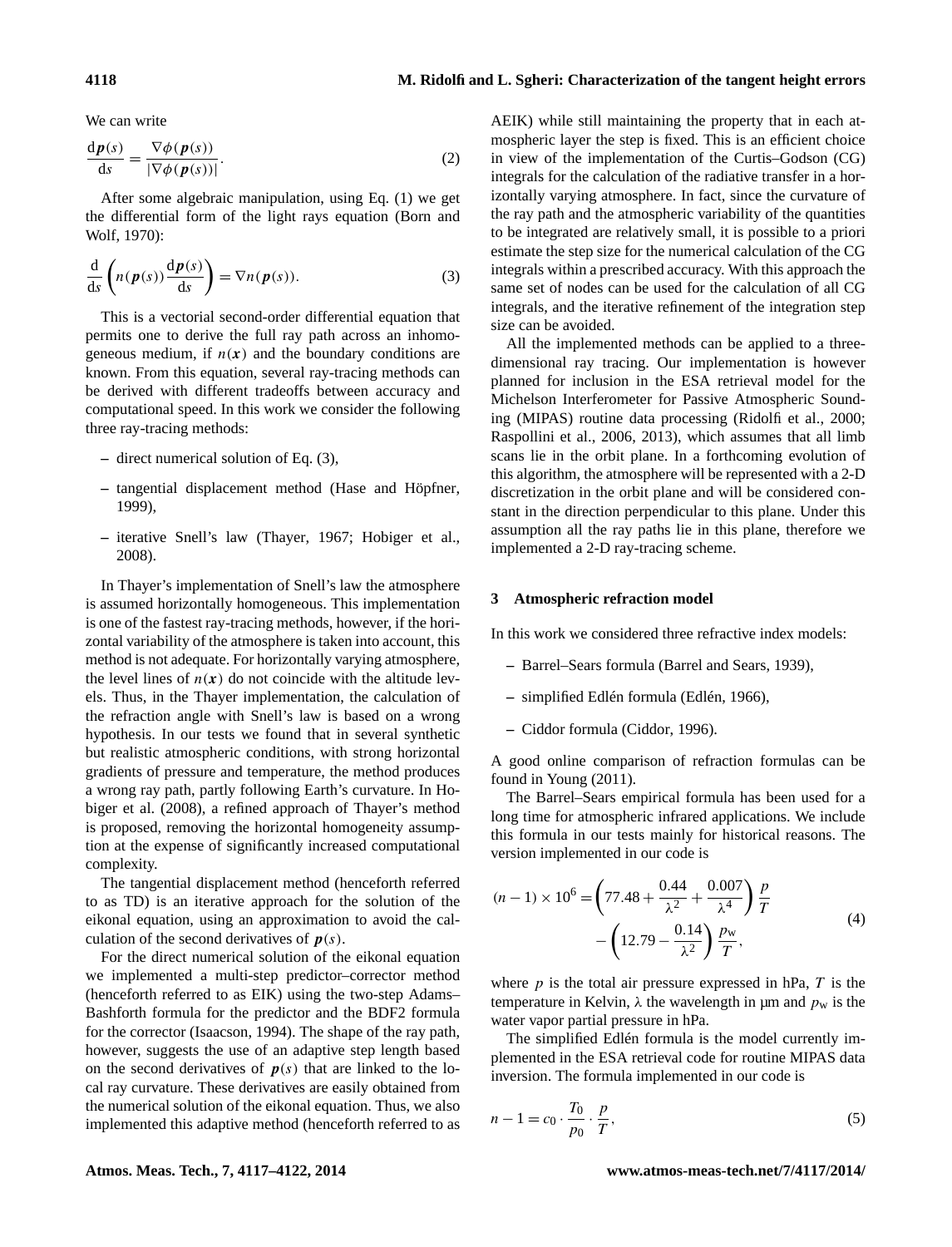with the constants  $p_0 = 1013.25$  hPa,  $T_0 = 288.16$  K and  $c_0 = 0.000272632$ . This formula clearly does not model the dependence of the refraction on the wavelength and the water vapor amount.

Ciddor's formula models the refractive index as a function of wavelength, pressure, temperature, water vapor and carbon dioxide content. The formula was originally tested with experimental data extending only up to 1.7  $\mu$ m; however, the work of [Mathar](#page-5-5) [\(2004\)](#page-5-5) suggests that its accuracy is on the order of  $10^{-6}$  also up to  $25 \mu m$ , i.e., over the whole spectral region covered by MIPAS observations  $(4.1-14.9 \,\mu m)$ . We implemented Ciddor's formula following the original paper [\(Ciddor,](#page-4-7) [1996\)](#page-4-7).

#### **4 Atmospheric models**

Whatever refraction model is chosen, the refractivity depends on pressure, temperature and, possibly, water vapor and carbon dioxide. Thus, the ray tracing depends on the assumed atmosphere. To evaluate the impact of the selected atmosphere we considered the following models:

- **–** the US Standard Atmosphere, 1976 [\(US Gov.,](#page-5-6) [1976\)](#page-5-6),
- **–** the IG2 atmosphere [\(Remedios et al.,](#page-5-7) [2007\)](#page-5-7),
- **–** the atmosphere retrieved in a previous processing version of MIPAS data [\(Raspollini et al.,](#page-5-3) [2013\)](#page-5-3),
- **–** atmospheric refractivity profiles determined from co-located Radio Occultation (RO) measurements [\(Schwärz et al.,](#page-5-8) [2012\)](#page-5-8).

The US Standard Atmosphere (US76), together with the simplified Edlén formula for refraction, is the model currently adopted by ESA in MIPAS level 1b data processing [\(Kleinert et al.,](#page-5-9) [2007\)](#page-5-9) for determining the tangent height of the limb measurements, starting from the instrument position and pointing angles. The US76 atmosphere does not include any model for the horizontal or seasonal variabilities.

The IG2 climatological database is a collection of atmospheric profiles used as initial guess (IG) or assumed profiles in MIPAS routine level 2 retrievals [\(Remedios et al.,](#page-5-7) [2007\)](#page-5-7). The IG2 database includes vertical profiles of pressure, temperature and volume mixing ratio (VMR) of constituents relevant for MIPAS data processing. The profiles are tabulated as a function of year, season and latitude band. In our tests, we also linearly interpolate the profiles in latitude, in between the tabulated values. This interpolation makes the atmosphere smoothly change with latitude, avoiding abrupt changes at the edges of the latitude bands.

The last two atmospheres rely on experimental data. The tests with RO refractivity measurements considered in this work are limited to the MIPAS orbit 43442 acquired on 21 June 2010. In this orbit, there are 16 MIPAS limb scans for which a co-located RO measurement exists within 300 km and 3 h.

#### **5 Results**

The calculated ray path depends on the ray-tracing method, the refractive index model and the assumed atmosphere. To evaluate the impact of each of these factors, we use the error on the calculated tangent height of the limb measurements as a quantifier. The MIPAS level 1b data files provide the geolocation of the tangent points of the limb measurements. These are determined using the position and attitude of the satellite via a ray-tracing algorithm that uses the US76 atmosphere and the simplified Edlén formula for refractivity. Since we have no access to the algorithm details, however, we are not able to reproduce exactly the tangent height values reported in the level 1b data files. To maintain full consistency with the level 1b data, instead of starting the ray tracing from the satellite position and attitude, we use the following approach. We start from the level 1b tangent point geolocation and use the same assumptions of the level 1b processor to back-calculate the latitude and the slope of the ray path at the intersection with the atmospheric boundary, fixed at 120 km (outgoing path). Then we reverse the ray tracing (incoming path) and recalculate the tangent point. The assumptions used for the incoming path can be different from those used for the outgoing path. The difference in height between the original and the recalculated tangent point characterizes the impact of the different assumptions used for the incoming path.

All the tests reported below were carried out using the MI-PAS measurements acquired on 12 orbits (3 for each season) in the year 2010. We find that the estimated errors are correlated with latitude and season; however, their maximal amplitude changes very little in our sample of orbits. For this reason, here we only present the results of orbit 43442, for which correlative RO refractivity measurements are also available for some scans.

In order to assess the accuracy and computational efficiency of the ray-tracing methods described in Sect. [2,](#page-0-3) we use the following test. For each limb scanning, we trace the incoming path with the same hypotheses used to calculate the outgoing path, i.e., US76 atmosphere and simplified Edlén refractivity model. Thus, the difference in the recalculated tangent heights is entirely due to the numerical error of the ray-tracing methods. Of course, the accuracy of each method depends on the adopted step length. The smaller the step length, the more accurate the solution; however, smaller step lengths require more computing time. To quantify the accuracy of a method, we use the summation on the limb scans of the whole orbit of the absolute values of the differences in the recalculated tangent heights.

In Fig. [1](#page-3-0) we show the tradeoff between accuracy and computing time for the different methods described for various step lengths. In the case of the AEIK method, the values reported in the figure are the initial step lengths, which are then adapted by the method itself. For sufficiently small step lengths, all the three considered methods are very accurate. The AEIK method is the most efficient; it however requires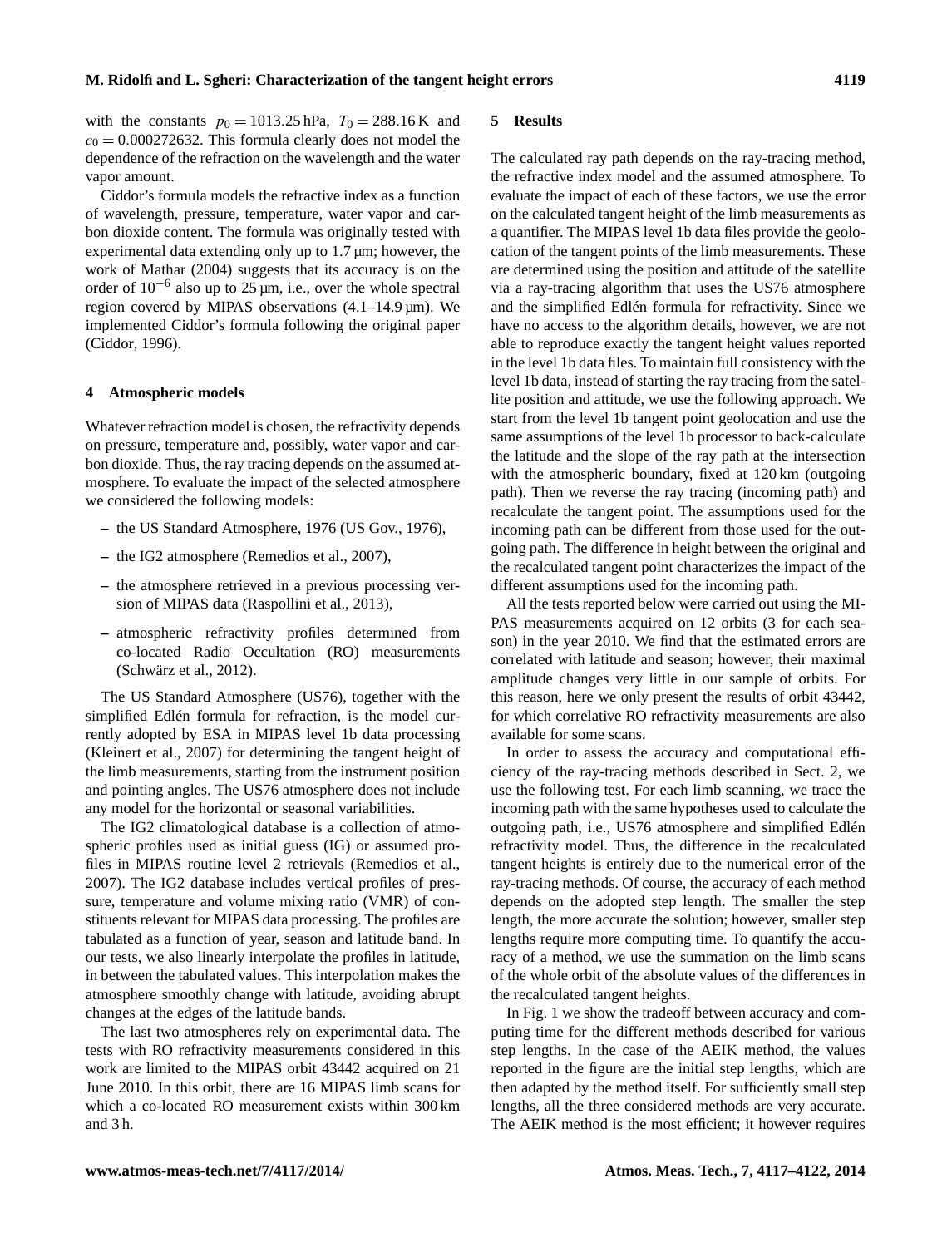

<span id="page-3-0"></span>**Figure 1.** Efficiency of the tested ray-tracing methods, for step sizes of 0.1, 0.25, 0.5 and 1.0 km.

a more elaborate code. In our subsequent tests we use the AEIK method.

With the fixed US76 atmosphere, we then tested the impact of the refractive index model used for the incoming path. In the case of a horizontally homogeneous atmosphere such as the US76, the impact of changing the refraction model can be estimated by the change in tangent height calculated from the constant value of the product  $r n(r)$  (where r is the distance of the tangent point from the Earth's center). However, we preferred to determine the tangent height error via the full ray-tracing algorithm that we had already implemented. Differences between original and recalculated tangent heights are always much smaller than the accuracy required for tangent heights (50–100 m). The simplified Edlén and Ciddor formulas turn out to be in very good agreement, providing differences in tangent heights of less than 21 cm. The old Barrel–Sears formula provides slightly more differing results compared to the other two refraction models (within 2.3 m). The same test repeated with the retrieved atmosphere instead of the US76 atmosphere does not change the magnitude of the differences found. In our subsequent tests, we use the Ciddor formula that is considered the most accurate [\(Young,](#page-5-4) [2011\)](#page-5-4), and we use Edlén's formula as a backup option, should the water profile be unavailable.

Finally, with the same strategy we studied the impact of the assumed atmosphere on the ray tracing. As expected, we found that this is the assumption with the largest impact on the calculation of the height of the tangent points. In Fig. [2,](#page-3-1) we show the differences (color scale) in meters between the original and recalculated tangent heights, as a function of the orbital coordinate (horizontal axis) and height (vertical axis). We only show tangent heights less than 20 km, since for higher tangent heights the difference is less than 10 m. In Fig. [2a](#page-3-1), the assumed atmosphere for the incoming path is the IG2 atmosphere, in Fig. [2b](#page-3-1) the retrieved atmosphere. We note that above the troposphere the two panels show good



<span id="page-3-1"></span>**Figure 2.** Differences between recalculated and original tangent heights. Assumed atmospheres: IG2 **(a)** and retrieved atmosphere **(b)**. Larger points indicate larger positive (triangles) or negative (squares) differences.

agreement. In the troposphere, where the atmospheric variability is larger, there are some differences. The larger differences are observed for the retrieved atmosphere and the lowest tangent heights where values up to 200 m are achieved.

For the 16 limb scans of orbit 43442 for which a co-located RO measurement is available, we repeated the test of Fig. [2](#page-3-1) using the RO refractivity profiles for the calculation of the incoming path. For this test, the high vertical resolution RO refractivity profiles were first interpolated to the common vertical grid of the profiles used in the ray tracing (1 km). Moreover, in this case we assumed a horizontally homogeneous atmosphere. The results of this test are very similar to those obtained with the retrieved atmosphere (see Fig. [2b](#page-3-1)); therefore, we do not show the related map.

Note that the error in the tangent height shown in Fig. [2b](#page-3-1) includes the contributions due to the vertical variation of the atmosphere and to the horizontal gradients. In order to quantify these contributions, we repeated the test of Fig. [2b](#page-3-1) with the retrieved atmosphere but assumed the horizontal homogeneity in the ray tracing of each scan. We found that, on average, the two contributions are correlated, 85 % of the error is due to the vertical structure of the atmosphere and the remaining 15 % is due to the horizontal gradients.

In order to assess the influence of the newly calculated tangent heights on the level 2 products, we retrieved orbit 43442 starting from the recalculated tangent heights using the ESA operational algorithm [\(Ridolfi et al.,](#page-5-1) [2000;](#page-5-1) [Raspollini et al.,](#page-5-2) [2006,](#page-5-2) [2013\)](#page-5-3). On average, the differences in the retrieved profiles are much smaller than the noise error, with no real improvement in the final  $\chi^2$  of the fit. However, locally, in the scans with large height corrections, the differences can be on the order of the noise error.

The small size of the differences in the retrieved profiles is due to the ability of the ESA retrieval code to adjust the pressure at the tangent points and recalculate tangent height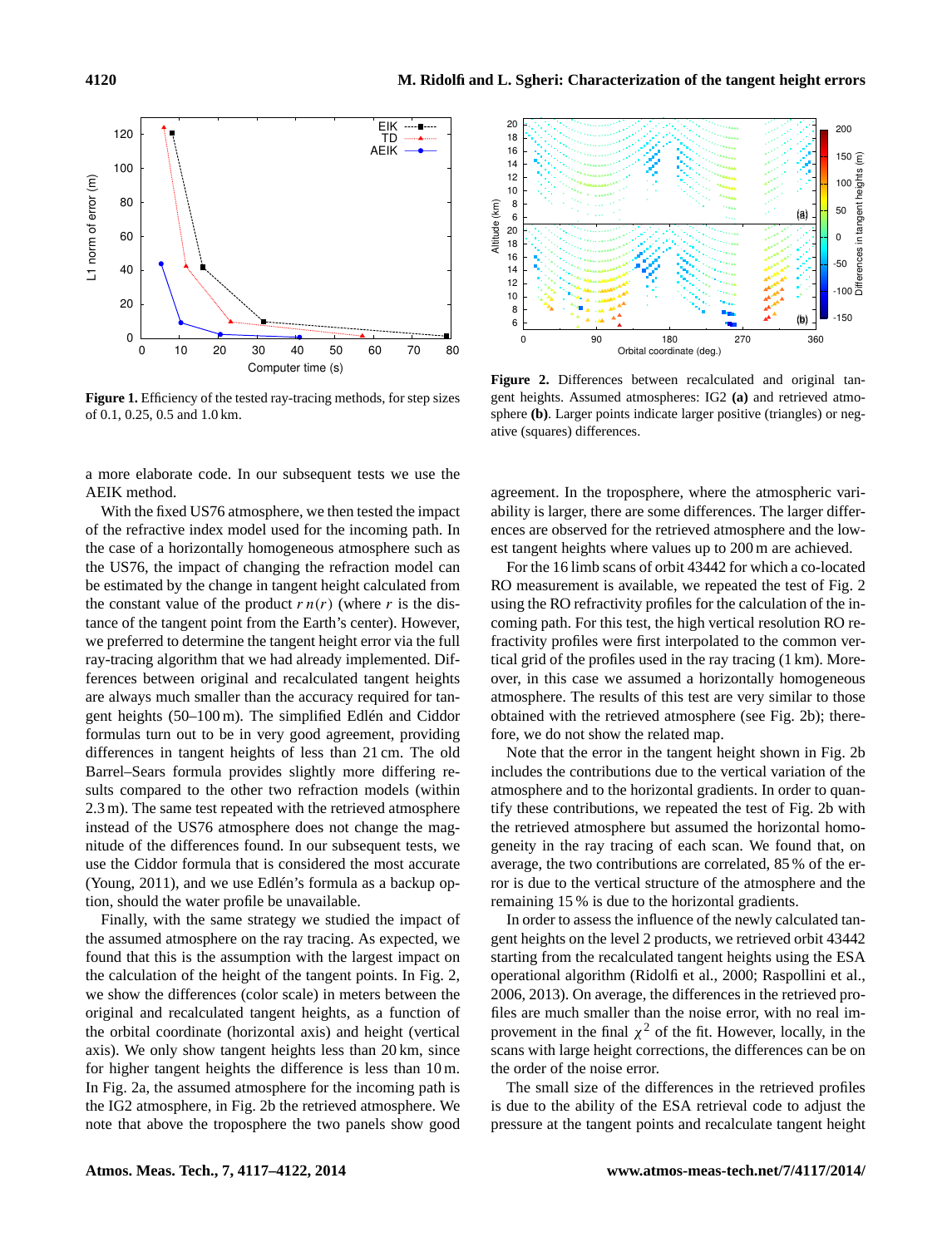

<span id="page-4-10"></span>**Figure 3.** Average difference between temperature retrieved with recalculated ( $T_{\text{RET}}$ ) and original ( $T_{\text{L1b}}$ ) tangent heights, and standard deviation of the differences. Errors due to measurement noise on  $T_{\text{RET}}$  and  $T_{\text{L1b}}$  (the magenta profiles are obscured by the overlapping red profiles). Standard **(a)** and constant tangent pressures **(b)** retrieval cases.

increments using the hydrostatic equilibrium. Like the ESA operational code, several MIPAS inversion algorithms [\(Dud](#page-4-8)[hia et al.,](#page-4-8) [2005;](#page-4-8) [Stiller,](#page-5-10) [2000\)](#page-5-10) retrieve tangent height or pressure to compensate for the ray-tracing errors. On the other hand, due to the already high code complexity, the 2-D geofit multi-target retrieval (GMTR) retrieval algorithm [\(Carlotti](#page-4-9) [et al.,](#page-4-9) [2006\)](#page-4-9) assumes correct instrument pointing. To show the compensation effect mentioned above, in the ESA code we forced the retrieval program to keep constant the tangent pressure during the iterations. In this case, the retrieved profiles are more sensitive to the used tangent height values. In Fig. [3,](#page-4-10) we show the influence on the temperature profile, retrieved using the original  $(T_{L1b})$  and recalculated  $(T_{RET})$  tangent heights. Figure [3a](#page-4-10) refers to the standard ESA retrieval algorithm, while in Fig. [3b](#page-4-10) we impose a constant tangent pressure. In both plots the average profile of  $T_{\text{RET}} - T_{\text{L1b}}$ is shown (blue curve), together with its standard deviation (gold curve) and the average noise error of the  $T_{\text{RET}}$  (magenta curve) and  $T_{L1b}$  (red curve) profiles. The magenta and red curves in both panels are almost identical. Note that both the average difference and the standard deviation are larger in Fig. [3b](#page-4-10). At the lowest altitudes there are significant values of  $T_{\text{RET}} - T_{\text{L1b}}$ , with differences as large as 5 K, correlated with the largest tangent height corrections plotted in Fig. [2b](#page-3-1). Since the tangent pressure is kept fixed in the retrieval of Fig. [3b](#page-4-10), the algorithm can not use this parameter to adjust the tangent heights. Therefore, temperature is used, via hydrostatic equilibrium, to compensate for the error in tangent heights.

## **6 Conclusions**

We analyzed the main factors driving the calculation of the tangent heights of spaceborne limb measurements. We found that the factor with largest effect in the tangent height calculation is the assumed atmosphere. Using a climatological model in place of the real atmosphere may cause tangent height errors up to  $\pm 200$  m. This error is on the same order of magnitude of the most recent estimates of the error on MIPAS tangent height due to uncertainties on the pointing angles and satellite attitude. In MIPAS retrievals, this inaccuracy causes a temperature error on the order of the noise error if the tangent height is adjusted by fitting the tangent pressure (this is the case of the ESA algorithm). However, if the retrieval assumes a fixed tangent pressure, the inaccuracies in tangent heights may cause temperature differences locally exceeding 4–5 K.

*Acknowledgements.* This study was supported by the ESA-ESRIN contract 21719/08/I-OL.

Edited by: M. Nicolls

#### **References**

- <span id="page-4-5"></span>Barrell, H. and Sears, J. E.: The refraction and dispersion of air for the visible spectrum, Philos. T. Roy. Soc. A, 238, 1–62, 1939.
- <span id="page-4-1"></span>Born, M. and Wolf, E.: Principles of Optics, 4th Edn., Pergamon Press, 1970.
- <span id="page-4-9"></span>Carlotti, M., Brizzi, G., Papandrea, E., Prevedelli, M., Ridolfi, M., Dinelli, B. M., and Magnani, L.: GMTR: two-dimensional geo-fit multitarget retrieval model for michelson interferometer for passive atmospheric sounding/environmental satellite observations, Appl. Optics, 45, 716–727, doi[:10.1364/AO.45.000716,](http://dx.doi.org/10.1364/AO.45.000716) 2006.
- <span id="page-4-7"></span>Ciddor, P. E.: Refractive index of air: new equations for the visible and near infrared, Appl. Optics, 35, 1566–1573, 1996.
- <span id="page-4-8"></span>Dudhia, A., Jay, V. L., and Rodgers, C. D.: MIPAS Orbital Retrieval using Sequential Estimation, available at: [http://www.atm.ox.ac.](http://www.atm.ox.ac.uk/MORSE/) [uk/MORSE/](http://www.atm.ox.ac.uk/MORSE/) (last access: 10 October 2014), 2005.
- <span id="page-4-6"></span>Edlén, B.: The refractive index of air, Metrologia, 2, 71–80, 1966.
- <span id="page-4-0"></span>Fischer, H., Birk, M., Blom, C., Carli, B., Carlotti, M., von Clarmann, T., Delbouille, L., Dudhia, A., Ehhalt, D., Endemann, M., Flaud, J. M., Gessner, R., Kleinert, A., Koopman, R., Langen, J., López-Puertas, M., Mosner, P., Nett, H., Oelhaf, H., Perron, G., Remedios, J., Ridolfi, M., Stiller, G., and Zander, R.: MIPAS: an instrument for atmospheric and climate research, Atmos. Chem. Phys., 8, 2151–2188, doi[:10.5194/acp-8-2151-2008,](http://dx.doi.org/10.5194/acp-8-2151-2008) 2008.
- <span id="page-4-2"></span>Hase, F. and Höpfner, M.: Atmospheric ray path modeling for radiative transfer algorithms, Appl. Optics, 38, 3129–3133, doi[:10.1364/AO.38.003129,](http://dx.doi.org/10.1364/AO.38.003129) 1999.
- <span id="page-4-3"></span>Hobiger, T., Ichikawa, R., Koyama, Y., and Kondo, T.: Fast and accurate ray-tracing algorithms for real-time space geodetic applications using numerical weather models, J. Geophys. Res., 113, D20302, doi[:10.1029/2008JD010503,](http://dx.doi.org/10.1029/2008JD010503) 2008.
- <span id="page-4-4"></span>Isaacson, E.: Analysis of Numerical Methods, Courier Dover Publications, 1994.